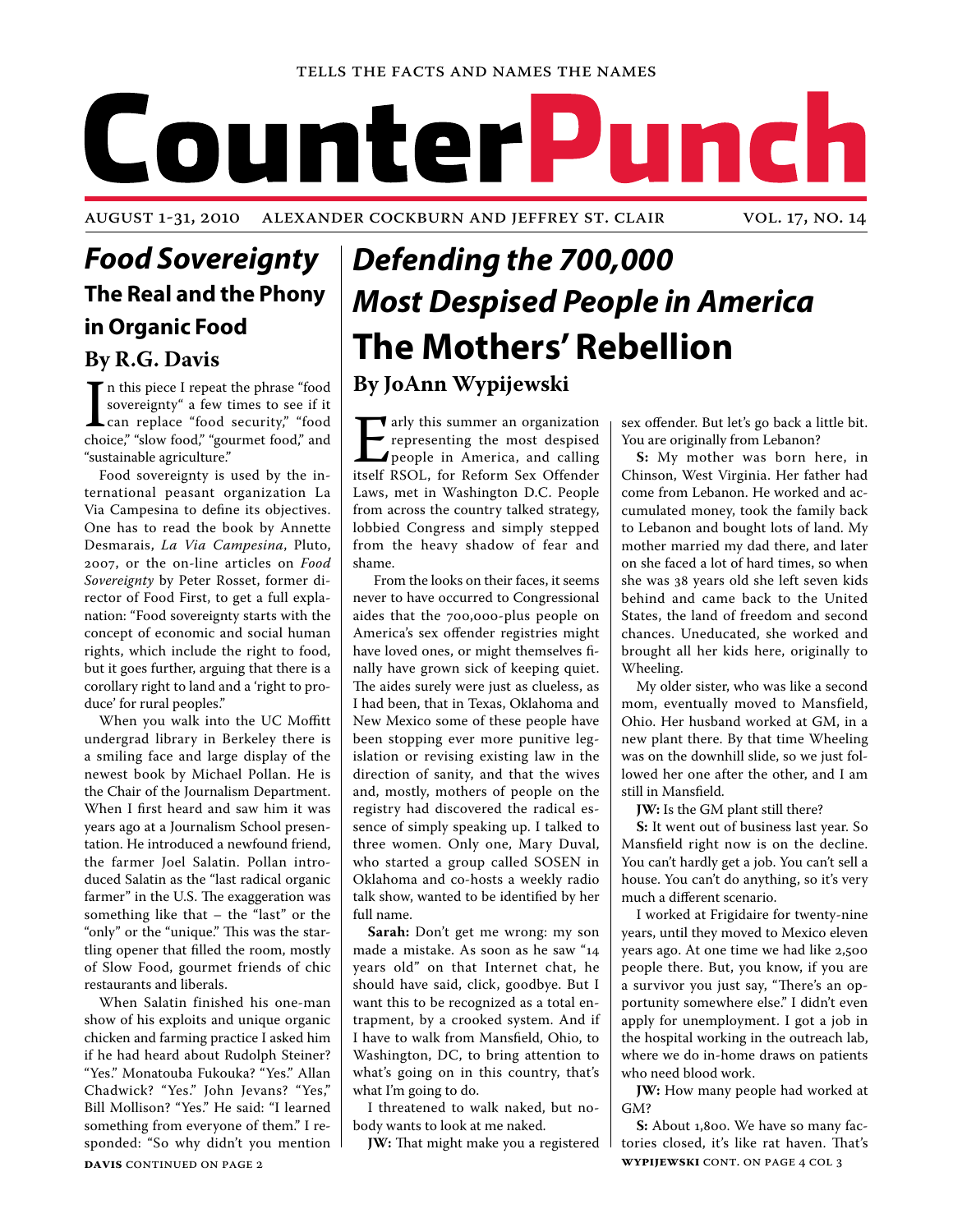#### AUGUST 1-31, 2010

### **DAVIS** CONTINUED FROM PAGE 1 them?"

 Pollan presented the unique individual as if all the other organic farmers that I knew were dead. In 2004 I had finished an MA thesis having interviewed 35 farmers and people associated with organic farming in the Bay Area, way down to Watsonville and Corralitos and up to areas north of San Francisco. There were many more organic farmers who did as much and more than Salatin, who were less peculiar or photogenic. The inventive Warren Weber in Bolinas, Phil Foster in San Juan Bautista and, most influential, Amigo Bob Cantisano; farmer, organic consultant, and moderator at the annual Eco Farm Conference at Asilomar: a 1200 plus event with at least three hundred farmers besides the retailers, opportunists and apprentices.

When liberals address a movement they tend to do a few things that apply to both political and cultural affairs. In the Slow Food movement, journalists, restaurateurs, and P.R. persons approach ing a fashionable topic that is genuinely socially important – concerning health, diabetes, cancer, food, medical care, mortgages, banks, etc. – first address the subject with an inflated title "Omnivores Dilemma" or "Too Big to Fail" and then direct attention to a trivial issue wherein individuals can avoid being suckered by

## **CounterPunch**

EDITORS **Alexander Cockburn Jeffrey St. Clair**

> ASSISTANT EDITOR **Alevtina Rea**

**BUSINESS Becky Grant Deva Wheeler**

DESIGN **Tiffany Wardle**

COUNSELOR **Ben Sonnenberg 1937-2010**

CounterPunch P.O. Box 228 Petrolia, CA 95558 1-800-840-3683 counterpunch@counterpunch.org www.counterpunch.org All rights reserved.

commercial advertising. Liberals divest the socially important subject of its connections and focus on the narrowest and eventually irrelevant details, winding up with a trope of warm air: the ever-present Vote!

Eric Schlosser for example, details the monstrosity of the meat and food processing industry, but ends up with Vote! It's the same with Christopher Cook's *Diet for a Dead Planet*, 2004: Vote! Consumerism equals Vote! Then there is the extraction process for example: the Slow Food movement in Italy begun by Carlo Petrini – who came out of ARCI the cultural arm of the Italian Communist Party -- is represented in the US by four chic restaurants.

There are nevertheless a few radicals in Europe like Jose Bove and Confederation

## **Current food fashion arguments are an easy read: You as an individual can avoid poisoning the planet and yourself by eating locally. Most egregious is the notion that consumerism can change the world.**

Paysanne who have entered the political sphere to protect small farmers, organic food production and oppose junk food distributors.

Meanwhile, in the U.S. the emphasis for some is on 'choice' that ignores the maintenance of the mass junk food system, where everyone who is not an individual has to eat there. Outside the areas of choice, alternatives to fast junk food are rare and difficult to find. Choice is like a shopping guide, protecting oneself, not necessarily one's family, certainly not society, the water, air, soil or the ecology.

Current food fashion arguments are an easy read: You as an individual can avoid poisoning the planet and yourself by eating locally. Most egregious is the notion that consumerism can change the world. "Change the world with what you eat," "Vote with your dollars." Such nostrums appear in DVDs like *Food 2000* or Rob Kenner's *Food Inc.* 2009, Kevin Danaher and The Green Festival, The Bioneers, as well as the books of Schlosser, Pollan,

and Cook.

When I read through tracts on the disaster of industrial processing and the consumption of junk food I wonder why they don't state eat organic, buy it, grow it, support it, cook it yourself, pay for it, ask for it, search it out, learn about it, study it, go to classes and help others learn about it, find organic CSA's, and farmers markets (not all are organic) snap up those little paper instructions at the Ecology Center, read them, become a master gardener, a producer, and then see if there is a non-liberal group and invite others to grow and cook/eat organic food. Plus join an international organization: La Via Campesina also supported by Jose Bove and the French Confederation Paysanne (see *Food for Thought*).

 Food Sovereignty chops the whole matter of choice into quarters. (1) Peasants should own their land and become producers, not farm workers, (not farm worker unions either); (2) peasants organized to grow *organic* food ('sustainable' is a flatulent obfuscating phrase like 'choice') must also (3) control the market distribution system, by taking agriculture out of WTO, and necessarily (4) stop the dumping of cheap GMO foods by US and Brazilian agribusiness. La Via Campesina has international relations with hundreds of similar organizations in South America Asia, Europe, Africa and a few in North America. This replaces individualistic liberal consumerism with peasant producers, thereby turning the recent food manipulation by international corporations, and their liberal cohorts towards a structural change called food sovereignty.

 Walden Bello introduces Desmarais' La Via Campesina: "La Via Campesina not only fights for farmers rights and for land reform, it is also fighting for a way of life that has proved its worth for eons. It is fighting for a relationship between people and their environment that was snapped by short sighted 'industry first' strategies, whether these came in socialist guise or in that of neoliberal capitalism."

 So food sovereignty also addresses the international culture of capitalism, while the liberals talk about choice (oh, and vote!) CP

**R.G.Davis** received a PhD, from UC Davis, 2009, with a dissertation on "Ecological Aesthetics." He can be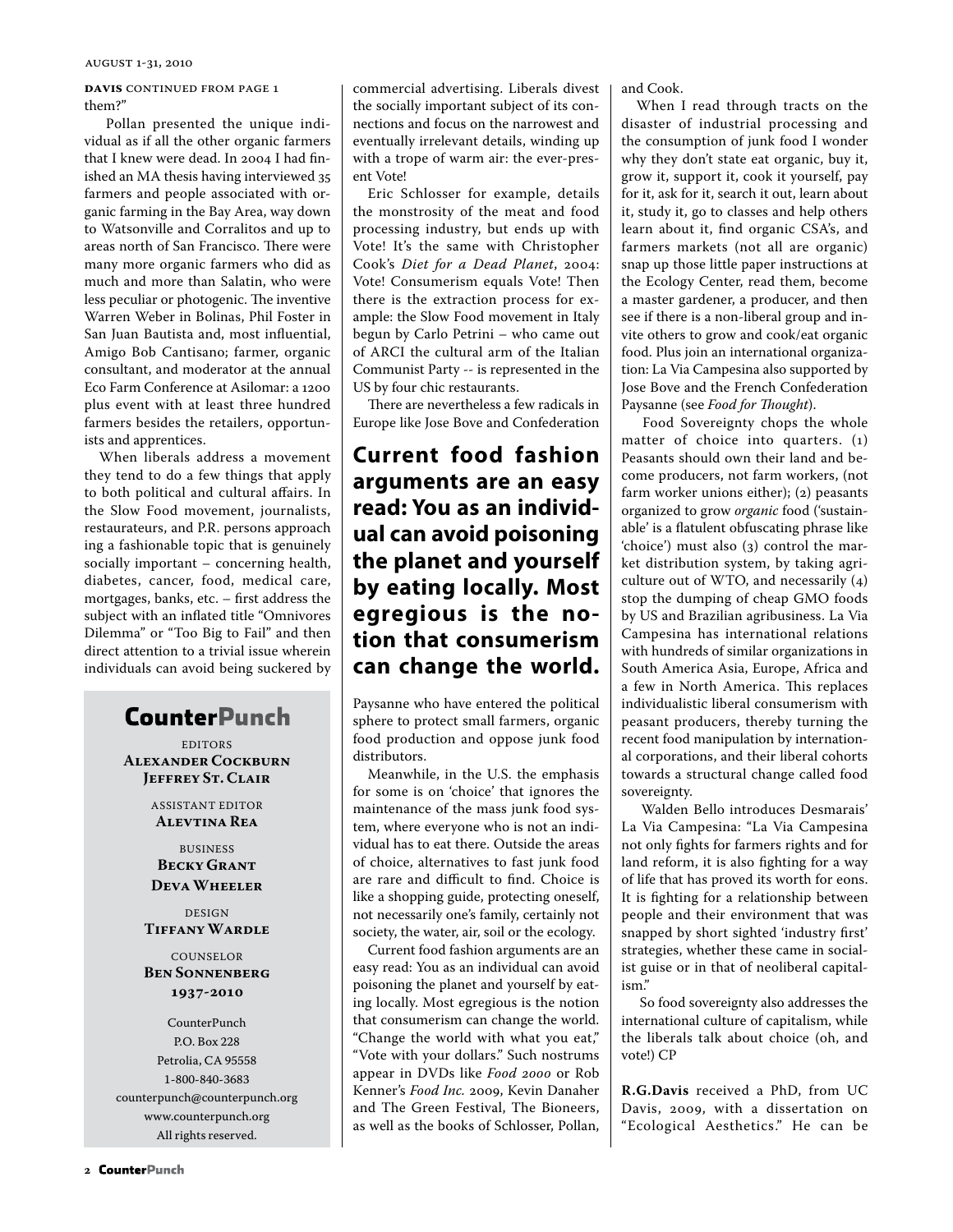## **Kashmir and the Politics of the Shivalingam By Peter Lee**

**K** ashmir is one of the most beau-<br>tiful places on earth. For the last<br>quarter century, it has also been<br>one of the most miserable. tiful places on earth. For the last quarter century, it has also been one of the most miserable.

As the Indian government has struggled to deal with powerful separatist forces in the majority Muslim region, Kashmir has experienced a level of violence on par with East Timor, the Tamil areas of Sri Lanka, and Chechnya, while far exceeding the well-publicized excesses of China in Tibet and Israel against the West Bank and Gaza during the same period.

80,000 people have perished, including perhaps 8,000 people disappeared by security forces in a dirty war that grew out of the serial rigging of local elections by New Delhi, local outrage, and an influx of battle-hardened mujihadeen during the 1990s. A program of targeted killings by Muslim extremists also led to the de facto ethnic cleansing of the Kashmir Valley, with 100,000 Hindu Pandits fleeing to the neighboring region of Jammu (which, together with Kashmir and the wastes of Ladahk on the Chinese border, forms the Indian state of Jammu & Kashmir or JK).

The Indian government operated notorious torture facilities, such as Papa 1 and 2 in Kashmir's summer capital of Srinigar, where detainees endured electric shocks applied through the insertion of copper wires into their penises, resulting in permanent impotence for many and renal failure and death for dozens.

Indian government brutality in Kashmir has been viewed through the lens of great power rivalry in South Asia and the split of the Kashmir region into India and Pakistan-controlled halves, with Pakistan accused of fomenting trouble across the Line of Control to tie up Indian troops.

However, under U.S. pressure, Pakistan has curtailed support for Lashkar e Taeba (LeT--the Kashmiri militant group accused of carrying out the bloody suicide assault on Mumbai), and the focus is shifting to the desperate contradictions between the Indian government, the Kashmiri Muslims, and the Jammu Hindus.

India has resisted the apparent solution—ceding all of Kashmir to Pakistan while holding on to Jammu—evidently out of an unwillingness to hand Pakistan a geopolitical triumph.

In 2008, India breathed a sigh of relief when Kashmiri voters ignored separatist leaders' call for a boycott and turned out in large numbers to vote in the provincial elections. However, it has transpired that many Muslim residents of Kashmir had not abandoned their dreams of de

## **Climatic conditions caused a failure of the Shivalingam. Instead of appearing at the beginning of summer and then wan**ing picturesquely **during the yatra period, the Shivalingam did not form at all.**

facto independence from India; they had merely transferred their aspirations from the bloody tactics of the militants to the venue of the provincial government.

The state government has found it extremely difficult to accommodate the demand of Kashmiri Muslims for political progress. Although India has abandoned its disastrous policy of direct presidential rule of Jammu and Kashmir, the locallyelected state government is, in matters of security, merely a facade.

India keeps an enormous military force in the state of Jammu and Kashmir, perhaps as many as 700,000. Some troops are there to assert an Indian presence against perceived threats emanating from Pakistan and China, but many of them are there to overawe the local population–a mere 10,000,000 people. For illustrative purposes, this ratio of locals to troops of 14:1 far exceeds the standard occupation doctrine of 50:1, let alone the 80:1 ratio Donald Rumsfeld attempted to impose on Iraq.

Local security is in the hands of the

central government's detested Central Reserve Police Force, which in Jammu and Kashmir acts under the equally detested Armed Forces Special Powers Act. AFSPA permits the use of deadly force against assemblies of five or more persons and detention and search without warrant, while granting military personnel immunity from prosecution.

The state's deep and dangerous contradictions are revealed in its signature domestic issue: the controversy over the yatra or pilgrimage to the Shivalingam at the Amarnath cave in the mountains of northern Kashmir.

In the Hindu religion, the Shivalingam or Lingam of Shiva is the symbol of Shiva's creative and destructive power. Since it is usually presented as a cylinder with a rounded top, Western observers have, to the indignation of many Hindus, characterized it as a phallic symbol.

The Amarnath Shivalingam is a large ice spike displaying the lingam shape, formed by water dripping on the floor of the immense Amarnath cave in the remote high mountains of Kashmir. It was discovered by a Muslim shepherd, Butta Malik, in 1850. The Maharajah of Kashmir was delighted with the find- which waxed and waned, ostensibly in phase with the moon--and rewarded the Malik family with a large grant of land and partial responsibility for the shrine.

For much of the 20th century, the Amarnath Shivalingam was little more than a religious curiosity. That changed in 2000, when the New Delhi-appointed governor of Jammu & Kashmir, security hardliner S.K. Sinha, established the Shri Amarnath Shrine Board (SSAB) with himself as chairman. Sinha aggressively promoted the shrine as an object of Hindu pilgrimage and expanded the yatra or pilgrimage period from one month to two. Instead of a few thousand pilgrims, as many as four hundred thousand Hindu pilgrims, mostly from other northern states of India, registered to make the arduous, high-altitude trek to the Amarnath cave.

His efforts were eyed suspiciously by Kashmiri Muslims as part of an effort to deny the essentially Muslim identity of Kashmir. The systematic efforts of Hindu chauvinists to erode Kashmir's special status inside India have a history extending back to the 1950s. The fact that the Malik family had been excluded from the shrine board--which was now exclusively Hindu--didn't help. Neither did the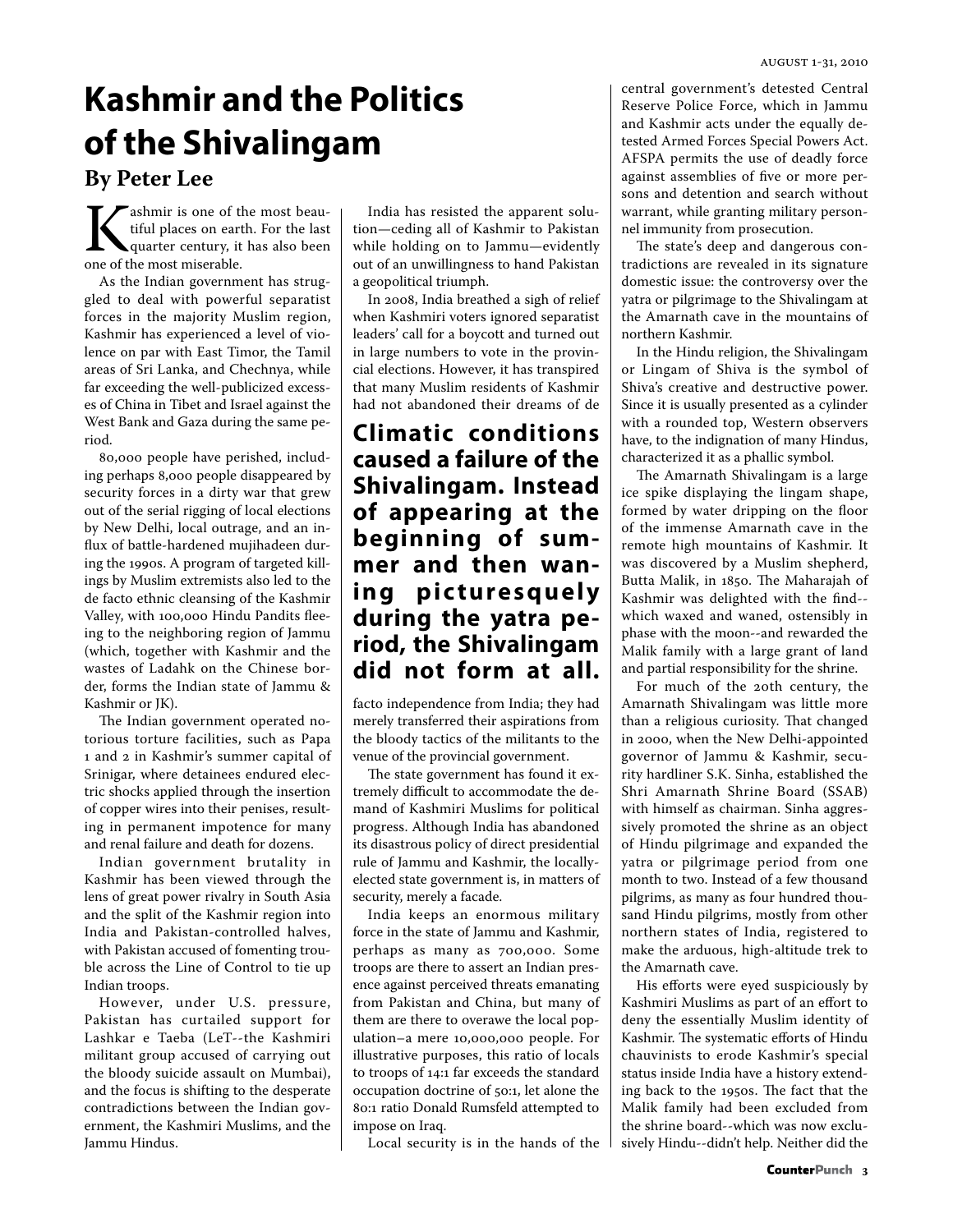board's rather farcical attempts to sustain the cave as an object of worship.

In 2006, disaster struck. Climatic conditions caused a failure of the Shivalingam. Instead of appearing at the beginning of summer and then waning picturesquely during the yatra period, the Shivalingam did not form at all. The shrine board attempted to foist off a crude and clearly-handcrafted snowman as the Shivalingam in order to avoid disappointing the faithful. Public outcry and the resignation of an offended board member compelled a different tack. Sinha vowed to "harness science to preserve the lingam." It was announced that a cooling system would be installed in the cave to ensure the annual appearance of the Shivalingam.

It is unclear if the system was actually installed--the difficulties of supplying power, whether diesel or hydroelectric, in the remote location were not trivial- but in any case it appeared obvious that there was an interest in maintaining the Amarnath Shivalingam as an significant focus of sustained Hindu observance inside Kashmir, climactic difficulties notwithstanding.

Matters really came to a head in 2008, after Sinha was gone and the JK government approved a long-standing request to transfer roughly 100 acres to the the shrine board for erection of prefabricated accommodations for pilgrims along the trek route.

Alienation of land is a hot-button political issue inside Kashmir. Section 370 of the Indian constitution--a section that Indian ultranationalists would dearly like to see abolished--prohibits land ownership by non-Kashmiris. Efforts to tamper with this restriction are seen as a threat to Kashmiri identity and the decision to alienate even a small and remote parcel of land to a Hindu-controlled shrine board incensed Kashmiri Muslim opinion.

500,000 people appeared in the streets of Kashmir's summer capital, Srinigar, to protest the decision.The entire population of Srinigar is less than one million. Faced with this outpouring of opposition, the government backed down and rescinded the grant.

However, the government's problems were just beginning.

Activists in Hindu-dominated of Jammu organized their own political movement, the Shri Amarnath Sangharsh Samiti (SASS), to insist that the sensititivities of the state's Hindu residents be adequately respected. Representatives of India's ultranationalist Hindu-chauvinist RSS movement and its political wing, the BJP party, were conspicuous within SSAS, but it reflected widespread Hindu anxieties (and the anger of the displaced Hindu pandits) to the extent that the SSAS was recognized by the government as a legitimate negotiating partner on the issue of the Amarnath shrine.

In an atmosphere of curfew and killings (approximately 60 Kashmiris died in multiple incidents) the SSAS derived energy from its own martyrs: three Hindus who committed suicide as an expression of their outrage. The SSAS allegedly organized an economic embargo of Kashmir, blocking the main road from India to Srinigar (which runs through Jammu), causing shortages of medicines and foodstuffs in Kashmir while forcing Kashmir's famous apples (which could not be shipped to market) to rot in the trucks.

The government capitulated again, giving the shrine board the use of the land but not transferring the title.That final episode of flip-flopping marked the end of the JK government, which collapsed and was replaced by the current regime after local elections in 2008. Significantly, the BJP's share of seats rocketed from one to eleven members of the 87-member assembly thanks to its championing of the interests of Hindu voters in Jammu.

Inevitably, as Kashmiri Muslims, Jammu Hindus, and the Indian government braced themselves for further clashes this summer, the issue of the Amarnath yatra re-emerged and with it the threat that communal strife inside Jammu and Kashmir would become permanent and institutionalized. The separatists united under the banner of the All Parties Hurriyet Conference announced their intention to build on outrage over the slaying of three protesters to achieve turnout similar to that of the Amarnath agitation of 2008 and issued their schedule for protests.

Elder statesman of the hardline secessionist movement, Syed Ali Geelani, thereupon rallied his base by raising the Amarnath issue, demanding that the duration of the summer yatra be shortened from the current two months (July 1 to August 24) to the traditional 15 days. The leader of the SSAB, for his part, threatened a repeat of the alleged 40 day economic blockade of 2008, stating if Kashmir protests on the duration of yatra, "It will be reciprocated in Jammu with equal intensity the way we did it in  $2008"$ 

To demonstrate his centrist credentials, the Muslim (but Congress Party backed) Chief Minister of Jammu and Kashmir, Omar Abdullah, dispatched government ministers away from Srinigar in the midst of the festering crisis to oversee the yatra. By end-July the toll in Kashmir was 19 protesters dead in a toxic environment of strikes, curfews, stonethrowing, further arrests of local leaders (including the detention of the president and general secretary of the Kashmir Bar Association), and shows of force by the Indian army. During the same period, over 300,000 had trekked to Amarnath to honor the Sivalingam.

These twin phenomena indicate the deep alienation of the Kashmir population from overbearing Indian rule—and the central government's determination to assert that the valley is not defiant Muslim enclave, and is a viable and inseparable part of a multi-ethnic India. **CP**

**Peter Lee** is a business man who has spent thirty years observing, analyzing, and writing on Asian affairs. Lee can be reached at peterrlee-2000@yahoo.com

### **wypijewski** continued from page 1

what we call it because that's who inhabits the buildings. The steel mill is still there, but, again, it went from almost 3,000 employees to maybe 350.

My in-laws, they came here from Yugoslavia after the war. He opened an industrial fabricating business. At one time he had 120 employees, they were working 24/7; now it's hard to even bid jobs. How he stays in business, because he's a union shop and they pay high wages, I will never know. They're using their personal money to keep their doors open. Really, almost all we have right now in Mansfield is a lot of law enforcement. So this is the sign of the time.

**JW:** Now tell me about your son.

**S:** I met my husband, a very nice family. He worked for his dad; he did industrial roofing. We got married. We built a house. We had a really good life, and then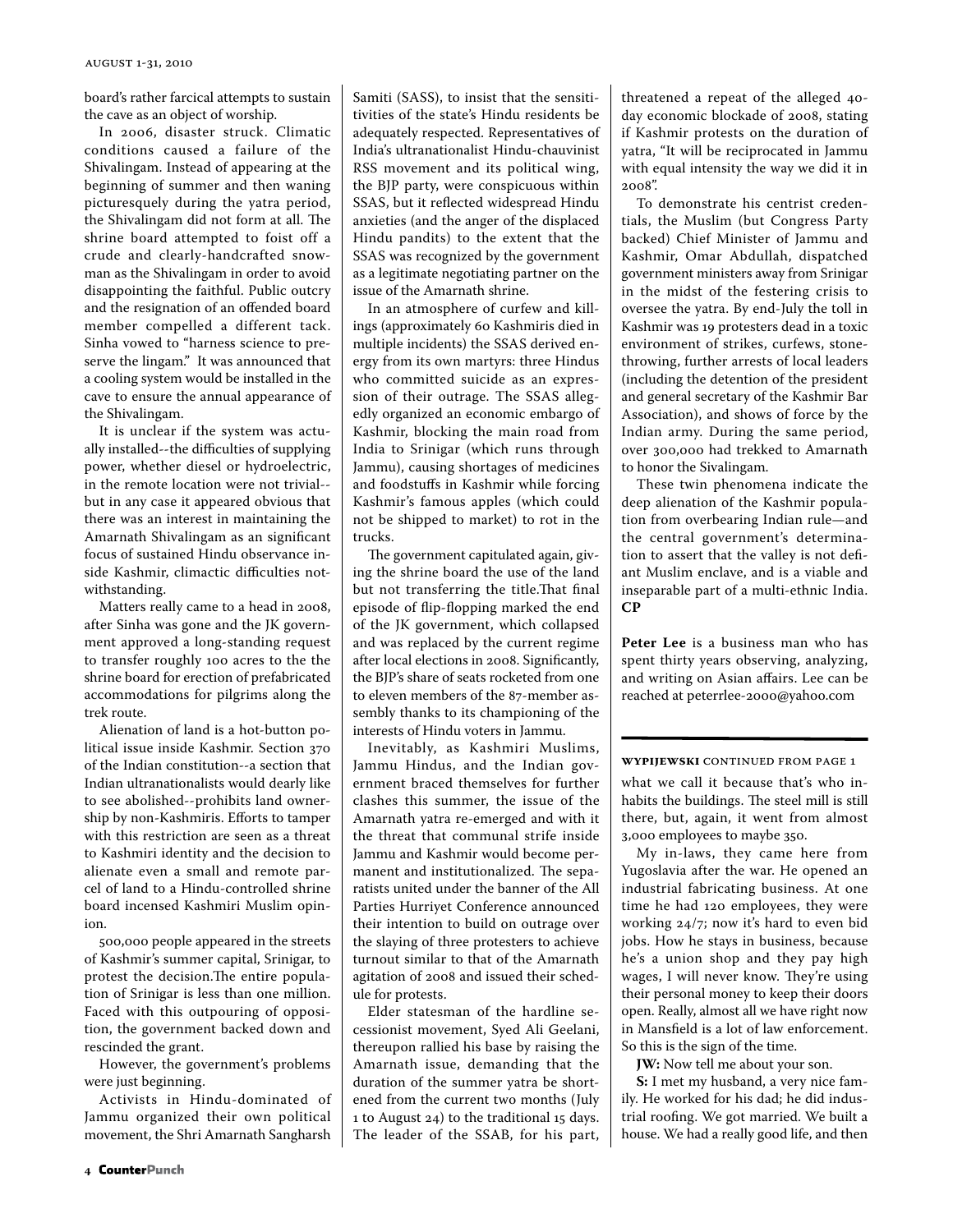he got sick and passed away. But before that, we adopted my son from Lebanon.

I brought him home December 19, 1982. He was our early Christmas present. His dad died when he was 2 and a half; from then on it was just J. and myself, so I prioritized him in my life. He's a good kid, graduated high school on the National Honor Society. J. went to a college in Northern California, in Humboldt County, and, oh, it's beautiful! The mountains are here, the ocean is here. He started a Greco-Roman wrestling club there, and then he decides that he wants to go to the Olympics as a Greco-Roman wrestler! I said, "J., people who go to the Olympics start when they're little kids." He started in high school. But he was relentless, and when he graduated college, in 2005, the coach of the US wrestling team in Colorado Springs said, "I'm going to give you a chance." So in January 2006 he was training at the Olympic Center, working, pursuing a graduate degree in kinesthiology at University of Colorado, and he was there three months when this happened.

**JW:** What's "this"?

**S:** He was living with other Olympians, and they were never around. He was lonely. It was a Saturday night and he was on the Internet looking for a girl. Unlike what you see on TV, he was on adult Yahoo chat. He said, I'm new in town, I would like a friend to do things with. That's when cops come in on your conversation.

This cop starts alluding to sexual things, and then "she" says, "I'm 14." This is a 46-year-old cop. His job is to sit behind a computer and do this work on the Internet. Now, what's a 46-year-old cop doing pretending to be a 14-year-old girl? He and his wife; these are their full-time jobs. The country is broke, but the federal government funds these people to do this.

**JW:** Have you seen the transcripts?

**S:** No. I just requested his whole file, because I want to put it out there. But I know the "girl" asked my son to send a picture of himself. He sent a picture of his wrestling team, five guys, and really goofy-looking guys; you know, wrestlers are the goofiest-looking people you could meet. She typed back, "Is this the best that you can do?" He said, "What do you mean?" Naïve. Very naïve. She asked him if he has a condom. "Yes, I have a condom, but I'm not interested in sex. You're

too young for that stuff."

The conversation went on, and she asked him to come over. "I'm really tired, it's 10 o'clock," he said. "You know, I'm trying to meet friends in Colorado; I'll come over tomorrow." She said, "My mother will be here." He said, "So what? I'll meet your mother. I'm just trying to make friends."

"No, I want to meet you tonight." Well, he made a huge mistake; he did go over. But first he asked her to send him a picture. She sends a picture of a 25-year-old Hispanic girl. He said, "You sure look old for 14." He gets to the decoy house and sits outside thinking about it. And the decoy, who is not a child, she comes to the door and says, "Come on in." He says, "You come out. I don't trust too many people." Finally, after coaxing, he goes in, and there's a SWAT team there. So he goes to jail; 3 o'clock in the morning they

**Unlike what you see on TV, he was on adult Yahoo chat. He said, I'm new in town, I would like a friend to do things with. That's when cops come in on your conversation.**

start interrogating him. Well, the guy who interrogates J. tells him, "Of all the nineteen kids we got here tonight, you're the only one I believe, because I read your [Internet] transcript."

Well, my son starts talking, which he shouldn't talk, period. He had no experience, didn't know the law, knows absolutely nothing. That was Saturday night. I get a call on Sunday; he's in jail. And my life ended right there.

**JW:** Do you remember the date?

**S:** March 26, 2006. He called me on Sunday, the 27. I had to arrange a bond of \$15,000. They charged him with enticement. Who was enticing who? They charge him with a felony five, attempted sexual assault on a child. What child? And one other charge, I don't remember. Well, anyways, I cashed my IRAs in and hired an attorney. He didn't do, excuse me, shit. I think J. said three bad words on the chat; he's so embarrassed he wouldn't tell me, but the attorney told me. He said J. kept saying, "What's a young girl like you doing on the Internet? Are you sure your parents don't mind you doing this?" The DA accused my son of being nice to get into her pants.

Fox News Channel 9 ran a series about the sting for a whole week, "Predators at Your Door." Before these kids even had their day in court! In the newspaper the sheriff and the DA were saying, Look at these kids: none of them have any prior offenses. None of them look like sex offenders. They mentioned my son, a kid from the Olympic Center. The sheriff, his exact words were, "They're all 100 per cent convictable."

Finally, J. took the plea. The judge gave him two years' probation with six months' work release and lifetime registration. We're luckier than most mothers, believe me. I talked to a judge in Ohio, a very nice man, and he arranged for J. to do his probation in Ohio, because in Colorado, you not only have to pay \$50 a month for your probation, you have to pay \$500 a month for your treatment.

**JW:** I didn't know people had to pay money for probation.

**S:** How is the state going to get money off of you? Why do you think we're increasing criminal prosecutions?

**JW:** And Ohio is better?

**S:** Twenty dollars a month for probation. Twenty dollars a week for treatment. In Mansfield, J. was able to work for family, making plastic piping for steel mills for two years. His probation officer was angry with him because he signed up for college classes without approval. In Colorado, before the sentencing we had to get permission so he could take his finals. Sex offenders can't go to college in Colorado. Well, he got a 4.0. Under all this stress, this kid gets a 4.0! Now he's taking earth science courses at Ohio State in Columbus, and doing research on water quality and applying to graduate schools.

**JW:** So kinesthiology is out of the picture.

**S:** That's working with people. He was told he could never work with people again, ever.

In Ohio, he has to register once a year. If he travels – right now he's in Utah on a research trip – he has to register with the sheriff's office there, and every state has different rules so you have no idea how many obstacles there are in front of you. In Colorado, it's barbaric.

**D:** My son is 25, on probation in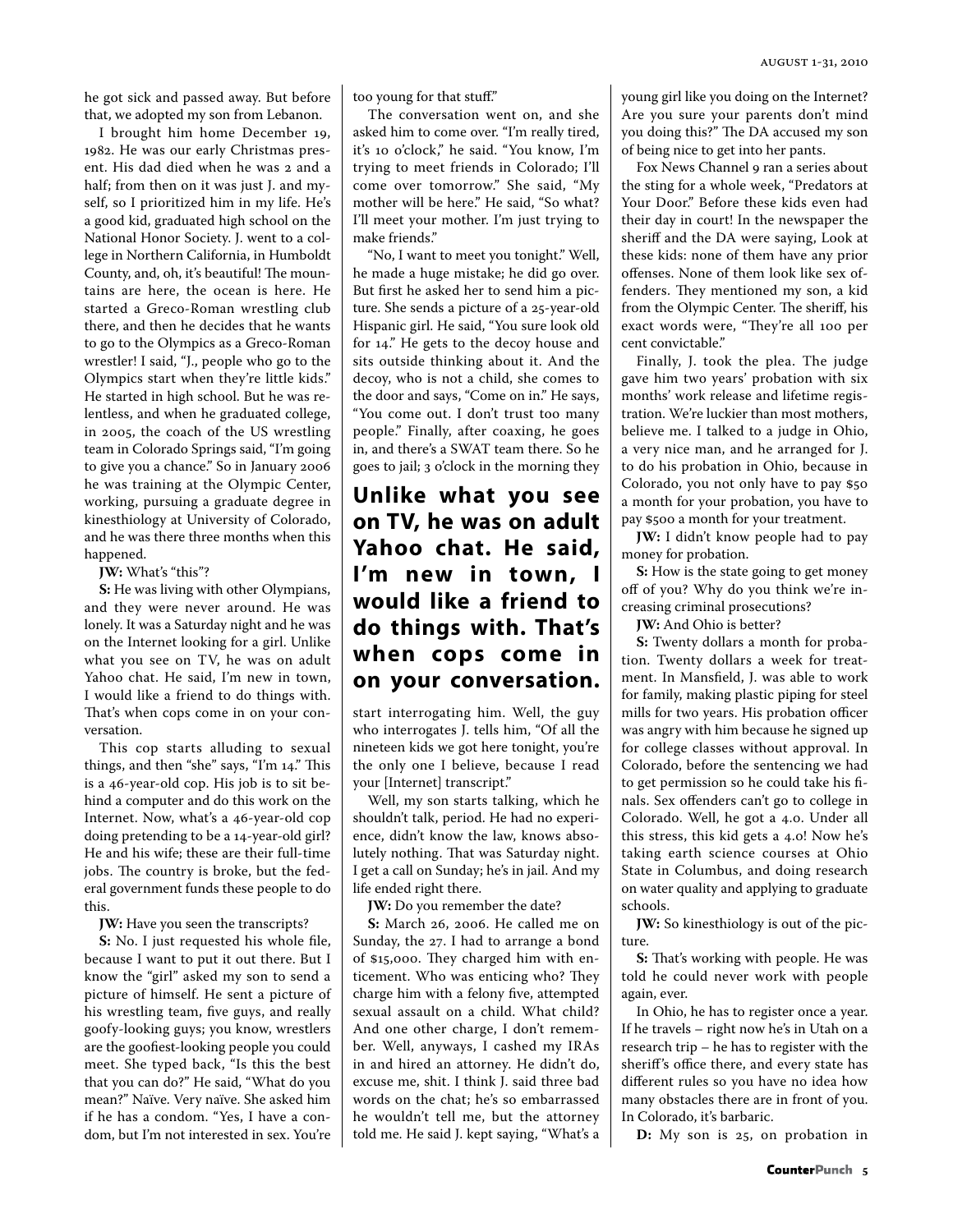Denver, and before he goes anywhere, he has to fill out a safety plan, and the probation officer has to approve it. He wants to go to the eye doctor, he has to have a safety plan, explaining what he'll do if a child shows up.

**JW:** So, say, I will be brought to the appointment by an adult in a car and if a child comes in I'll run down to the parking lot and sit in the car until the kid is gone?

**D:** That kind of thing.

**S:** You have no idea how inhumane. Tell her about that test, D.; what's it called – plasmo-something?

**JW:** Plesmograph?

**D:** You go into a room with an examiner. They hook your penis up to a monitor. They show you pictures of women in different states of dress, and they monitor the flow of blood in your penis. My son's test came back as "inconclusive." It didn't show that he had any sexual deviance, but it didn't show that he didn't either. So the recommendation was that he go to therapy to learn to manage his sexual deviance, and to learn the patterns of his sexual deviance.

**JW:** "Learn the patterns"? What does that mean?

**D:** Well, I'm not really sure because he doesn't have any. In the evaluation it states that he accepted responsibility for what he did. But then it said that he needed to go to classes to learn to accept responsibility and the consequences of what he did.

**S: :** My son had that test too. We had to pay for that as part of the \$1,100 risk assessment to determine how dangerous he is -- on top of the \$17,000 for the attorney; \$2,500 to the bondsman; travel back and forth to Colorado three times; \$3,000 in court costs for the victims. What victim? The state is supposed to be the victim. He passed with flying colors, thank god.

**JW:** What are some other rules in Colorado?

**D:** My son was told he was on probation, we got a list of things we had to do for him to comply. We had to take all the alcohol out the house, which is a given. But I was shocked when I was told that I had to take all of the pictures of my great nieces and nephews and anyone under the age of 18 off my walls and out of my house.

He has to call his probation officer

every morning. He cannot go anywhere without permission. He works at UPS part-time, so he leaves at 2:30 in the morning. He has to call this recorded line, tell them he's leaving, tell them his destination, how long it's going to take, what time he's going to arrive. When he gets there, he has to call in to say he's arrived. When he leaves at 8:30 in the morning he has to go through the same process. He has to do this process every time he leaves the house.

He had to take random urinalysis and breathalizers, which averaged out to be about four breathalizers and one urinalysis a week. We had to pay for those – the urinalysis is \$11, the breathalizers \$3 – and the place will only accept money orders or cashiers' checks. And, oh, you

**My son was told he was on probation, we got a list of things we had to do for him to comply. I was shocked when I was told that I had to take all of the pictures of my great nieces and nephews and anyone under the age of 18 off my walls and out of my house.** 

can't go into the post office or bank, so you have to have somebody else get them.

Anyone that comes to our house has to sign a disclosure form saying that they know my son is a sex offender and what he did.

**JW:** So if someone comes to deliver, I don't know, a refrigerator?

**D:** They have to fill out the form. The neighbor asked if my son would rake his leaves. He had to ask permission from his probation officer. There was a girl walking down the street, and he had to run into the house. When we moved, he would open the door, look outside both ways, hurry to the trunk of the car, looking around, get the stuff and take it back into the house. It takes him about fortyfive minutes each time he has to do a urinalysis because he's so tense. Somebody stands there and watches him pee.

You have to take a polygraph exam every six months, I believe. He failed the first one on the alcohol question, so they make him take Antabuse, the medicine that makes you sick if you drink alcohol. He has to go to an office three times a week where they administer the medication, and he has to sit there for twenty minutes to see if he has a reaction.

He goes to individual therapy once a week for \$70 each time. He goes to group therapy once a week; that's \$50 each time. The polygraph is \$240, and you mean to tell me that the polygraph examiner doesn't know that if he fails the test, he's going to have to turn around and pay another \$240 to take another polygraph exam within a week or two weeks?

**S:** It's a racket.

**D:** And if he fails it, he has to take Consequence Classes for four more weeks, \$50 a week.

Now, the other important part of my story is that my son has been on antidepressants since he was about 18. The doctors said he was chemically depressed, and what drug works now may not work next month, or next week. In probation he has to continue to take his medication or he's not in compliance. He made a remark in group therapy once that he was going to stop taking his medication, meaning he was going to get a new one because the old one wasn't working. His probation officer later said to him, "You know, I can get a court order to make you come to my office every morning to take your medication."

Two weeks ago today I took him to a mental health facility, because he was sobbing, "Mom, please take me to the hospital so I don't hurt myself." He was in the hospital, they changed his medication; completely different kid, night and day. But as they were releasing him, he was arrested and put in jail.

**JW:** Why?

**D:** Last November he missed two meetings with his individual therapist. Do you know what a hookah pipe is? Well, they're perfectly legal, and for his birthday he got flavored tobacco and movies, and they were on the table when she came through for a home visit. She told him the hookah was a bong. Then she saw the movies and she said, "You know, R rated movies; you're not sup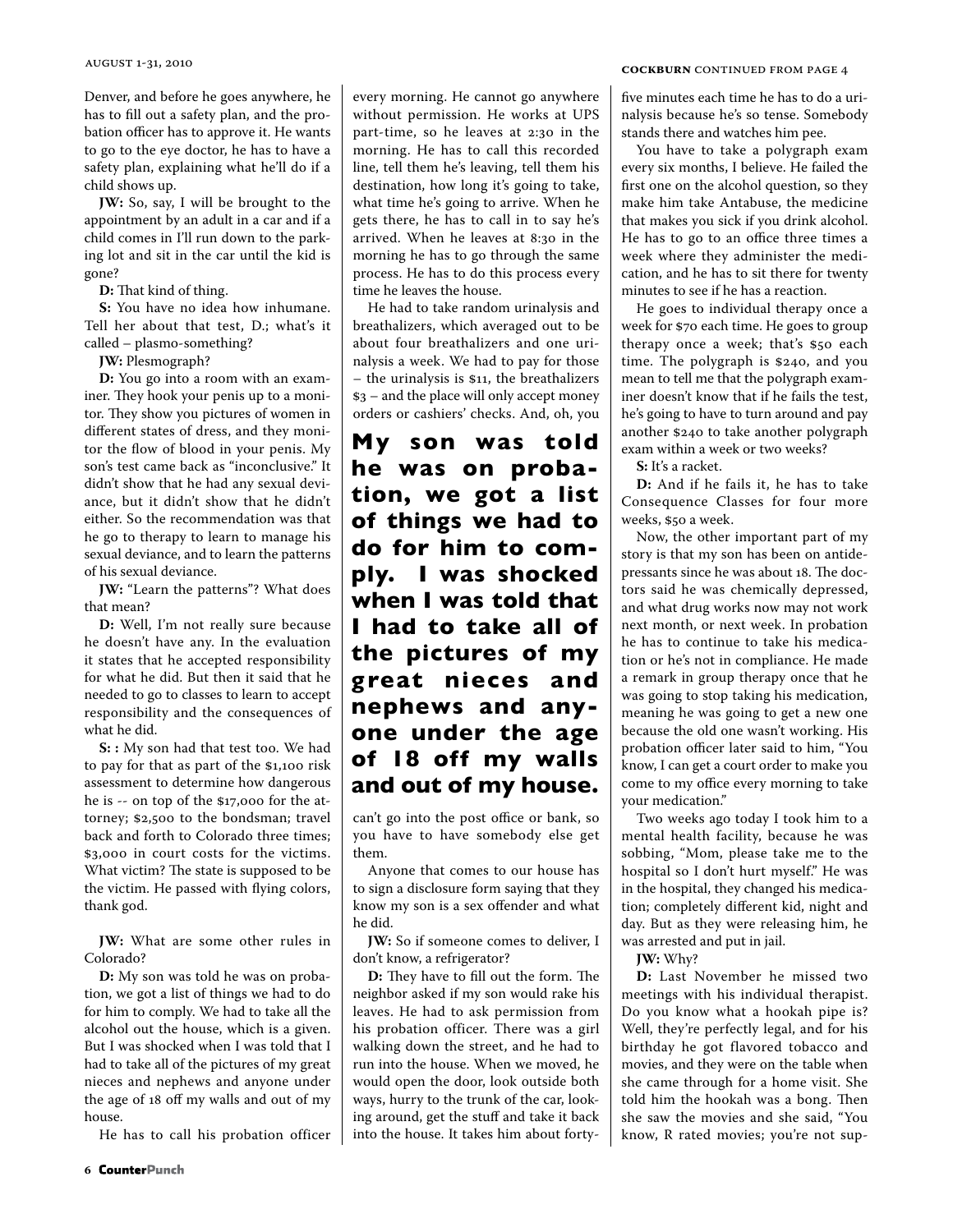posed to have them. You need to get rid of all of them."

If you're noncompliant with your probation, you can go to jail. He just got out.

**JW:** And what was his original crime? **D:** He was 23. He was on the computer, in an adult chat room on AOL. This person came in; they started a conversation. I have the transcript so I know how it went down. This person said she was 14.

**S:** Same detective as my son, but a different sting.

**D:** The conversation turned sexual, and it was very graphic. I'm not whitewashing that; it was wrong. She asked for his phone number multiple times, and he said no. She asked to meet him multiple times, and he said no. And so they got off the computer. He was on a few days later, and a girl that was 21 from Omaha, Nebraska, started asking questions about the Boulder area, da-ta-da-ta-da. She said she was moving out there for a job, she didn't know anybody, she was leaving the next day, didn't know how she was going to get the truck unloaded. My son gave her his phone number, and said "My friends and my brother and I will come and unload your truck for you."

When he gave that phone number, that's how they tracked him down.

**JW:** For the 14-year-old? Who wasn't any more real than the 21-year-old.

**D:** Right. They called him, portraying themselves as representatives of AOL, asking him to come to the Jefferson County Police Department to sign a paper, banning him from AOL. He said, "I can't do that, because I don't drive." Earlier he had had a DUI. They said, "Well, where can you meet us?" He said, "The Starbucks at this corner." He rode his bicycle to the Starbucks. They left the bicycle there when they arrested him.

**JW:** He never saw it coming. Did he go to trial?

**D:** He took the plea. We hired an attorney for \$10,000; he met with us approximately four times: once in his office, and about five minutes each time before we went to court. In September of last year he got three years of probation. About three weeks in, he told his probation officer, "I'm just coming to terms with what I need to do to get through the three years." She said, "Well, you know, if I don't feel that you're fit to go back into society at that time I can extend that." Her words to him the first time he went into her office were "This isn't about your

rehabilitation. There is no cure for you. This is about keeping society safe from you."

I asked his individual therapist specifically, "If there is no known cure for sex offenders, why do we have to pay all of this money and go to all of this therapy?" And she said, "We just want him to live as normal and healthy a sex life as possible." I looked at her and said, "What is that? Who determines what a normal, healthy sex life is?"

**Mary Duval:** Most treatment providers in Texas tell the men and women in treatment that one-night stands are sexually deviant behavior, and I'm like Whoo, that makes most Americans sex offenders, better shut down the bars!

**S:** My son's probation officer told him he could not have a girl in his car. But the treatment provider was telling these guys

## **The neighbor asked if my son would rake his leaves. He had to ask permission from his probation officer. There was a girl walking down the street, and he had to run into the house.**

in the group, "You need to have a healthy, wholesome relationship."

**MD:** Most of the men are scared of women at this point.

**S:** My son won't ask a girl out.

**MD:** My son Ricky did get married last year – he's 21 now – but it was to a girl he's known since childhood. When he was on the registry he went to the store once and this girl came up to him, "Hey Ricky, I haven't seen you," and he's pfoom, gone, and locked himself inside my truck and refused to come out. Even now he's very wary; every time a cop pulls behind him he panics.

Ricky was 16, had consensual with a 13-year-old, and they made him a predator for life. I changed two laws in Oklahoma: one, to get his expungement; another, to get a Romeo-Juliet exception to the sex offender laws, and so Ricky was off the registry November 2 of last year. But he spent three years on that hell-hole dock, and I'm still one pissedoff mommy. It destroyed his education. It destroyed my marriage. It destroyed my family. The damage they did to my son is unforgivable, and the damage they continue to do to all our sons is unforgivable.

**D:** I have told many people that my son didn't have a problem when he went into the system, but he sure as hell will have one when he comes out.

**JW:** Hardly any situation is neutral. Say he was here, packing up, and there was a child walking across the parking lot. He'd have to call his probation officer and say, "I'm in the parking lot of the Quality Inn, 501 New York Street NE, Washington, DC, and a child just walked across and nothing happened"?

**D:** Mhmm. Because if he doesn't report that and he goes to a polygraph exam and they ask, "Have you been in close proximity to a child?" And he says no and it shows "deceptive" and he comes back and says, "Well, there was this kid in the parking lot but I didn't report it," he's just failed his polygraph.

Now, once he passes his first polygraph he has to take a sexual history polygraph, asking about every sexual encounter that he's had.

**JW:** How graphic do they get? **MD:** Have you had sex with animals?

### Subscription Information

Subscription information can be found at www.counterpunch.org or call toll-free inside the U.S. 1-800-840-3683

### Published twice monthly except July and August, 22 issues a year.

- 1 year hardcopy edition \$45
- 2 year hardcopy edition \$80
- 1 year email edition \$35
- 2 year email edition \$65
- 1 year email & hardcopy edition \$50
- 1 year institutions/supporters \$100
- 1 year student/low income \$35

Renew by telephone, mail or on our website. For mailed orders please include name, address and email address with payment, or call 1-800- 840-3683 or 1-707-629 3683. Add \$17.50 per year for subscriptions mailed outside the U.S.A.

**Make checks or money orders payable to:** 

CounterPunch Business Office PO Box 228, Petrolia, CA 95558